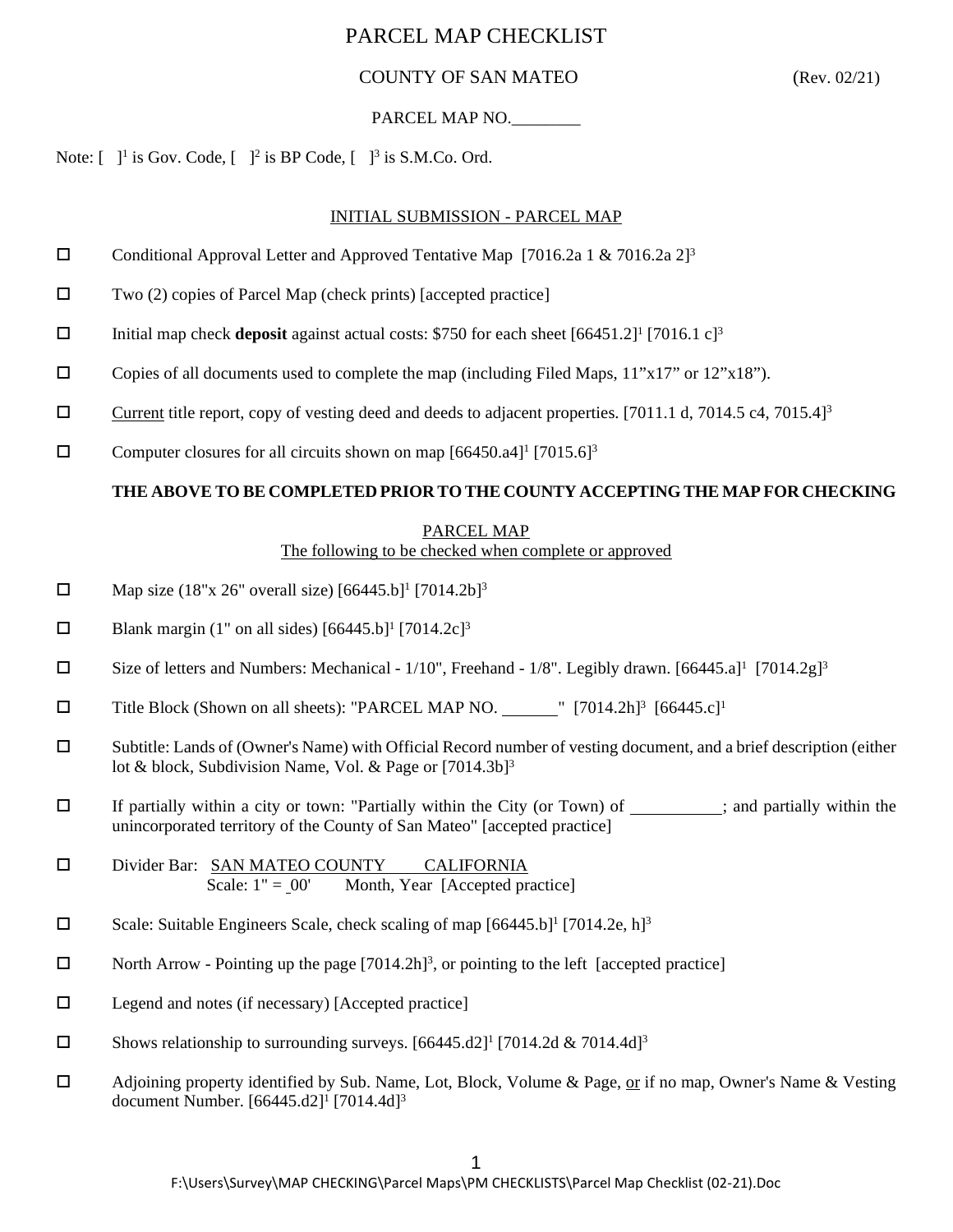- □ Reference to Recorded Documents to be: Subdivisions (Vol. Maps Pg.), Parcel Maps (Vol. P.M. Pg.), Record of Survey Maps (Vol. L.L.S. Pg.), and Official Records ( $O.R.$ ) or (Vol. O.R. Pg.) [Official designation]
- $\square$  No other abbreviations unless noted [Accepted practice]
- Each parcel numbered and lettered, new street named.  $[66445 \text{ c}]$ <sup>1</sup> [7014.4a]<sup>3</sup>
- D Location of all easements, widths, types & referenced to record. [7014.4c]<sup>3</sup>
- New easements correspond with improvement plans.  $[66450.a]^1$   $[7016.2a]^3$
- Existing & proposed street widths & center lines shown. [7014.4b]<sup>3</sup>
- $\square$  Names of existing & proposed streets, adjacent and within shown. [7014.4b]<sup>3</sup>
- $\Box$  Vicinity map if there are no street intersections shown [7014.3e]<sup>3</sup>
- $\Box$  Sheet numbering "Sheet 1 of 1" if map is only one sheet  $[66445.b]^1$  [7014.2f]<sup>3</sup>
- $\Box$  Key map on first sheet, if area subdivided is shown on more than one sheet [accepted practice]
- $\Box$  Reference to adjoining sheets. [66445.b]<sup>1</sup> [7014.2f]<sup>3</sup>
- $\Box$  Parcel area shown required if 1/2 acre or more. [7014.4a]<sup>3</sup>
- $\Box$  Each parcel shown complete on one sheet [7014.4a]<sup>3</sup>
- Conformance to Planning Conditions and Tentative Map  $[66450.2]^{17}$  [7016.2a1 & 7016.2a2]<sup>3</sup>
- Distinctive boundary  $[66445. d1]$ <sup>1</sup>  $[7014.2d]$ <sup>3</sup>

#### SURVEY INFORMATION

- $\square$  Based on a field survey or compiled from record data only if survey info. exists on filed maps to retrace whole boundary from existing monuments.  $[66448.]$ <sup>1</sup>  $[7014.1a]$ <sup>3</sup>
- $\square$  Basis of bearings [7014.3]<sup>3</sup> [County Engineer's Assoc.] [accepted practice] Established by one of the following:
	- 1. Reference to a monumented line, between two points of record.
	- 2. The California Coordinate System State Plane Coordinates (CCS83) (if used) [8817 Public Resources Code]
		- Control Scheme shown through which coordinates were determined.  $[8771.5]^2$
		- Epoch (date) shown NGS published epoch [8815.1] {8815.2 Public Resources Code]
		- FGCS order of accuracy shown for station purporting second order or better accuracy. [8815.4 Public Resources Code]
		- "θ" Mapping angle shown and location taken from survey. [accepted practice]
		- $\Box$  Combination Factor for ground / grid conversion [accepted practice]

F:\Users\Survey\MAP CHECKING\Parcel Maps\PM CHECKLISTS\Parcel Map Checklist (02-21).Doc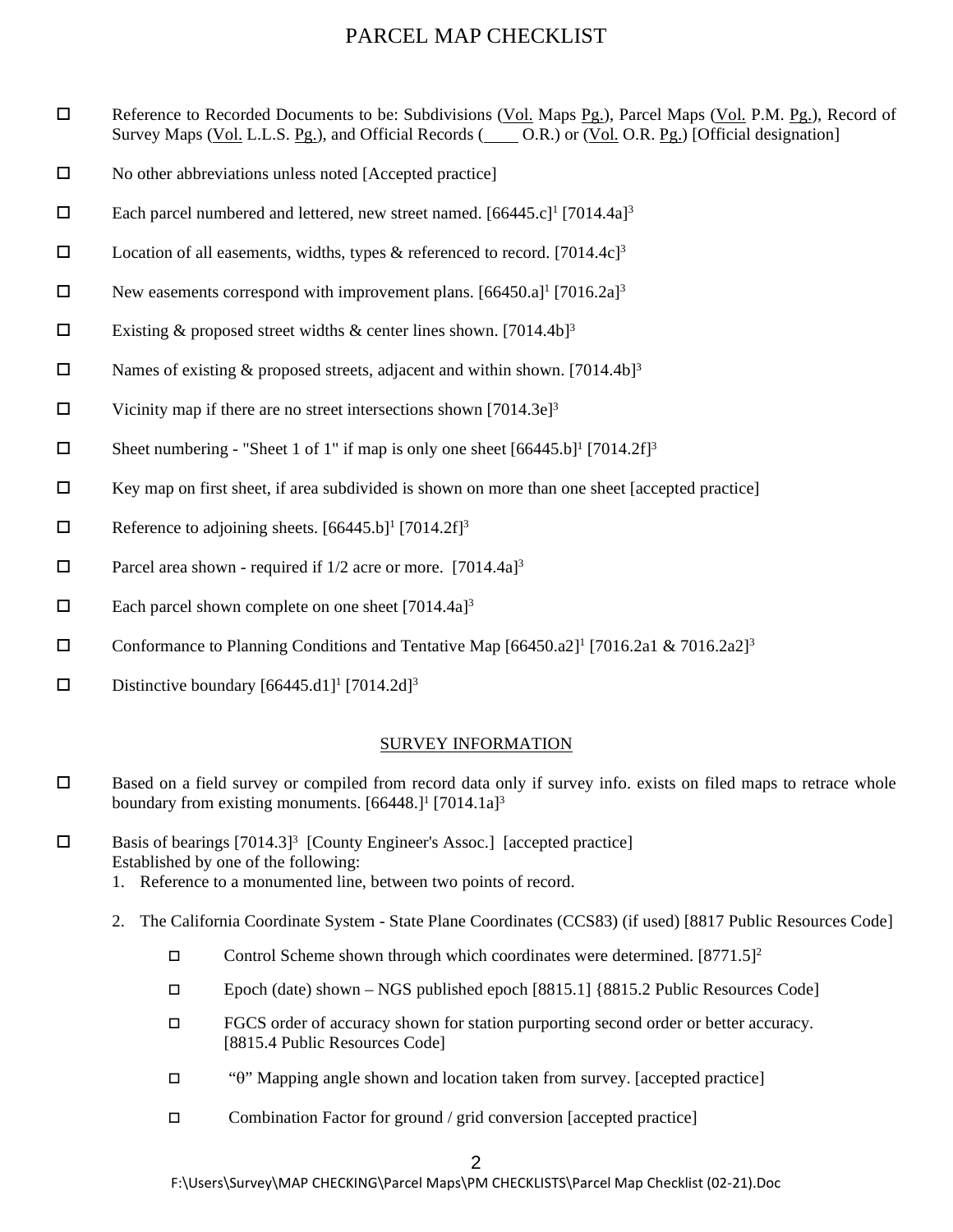- 3. A solar or stellar observation
- **D** Method of establishment of all lines and points shown on map.  $[66445. d2]^1$   $[7014. 1b]^3$
- $\Box$  City and/or County boundaries shown and verified. [7014.4e]<sup>3</sup>
- □ "Found Monuments" (type, size and tag) shown and referenced to recorded map [8764.a]<sup>2</sup> [7014.1d]<sup>3</sup>
- Label "U.O." for Unknown Origin for tagged monuments that have no reference [County Engineer's Assoc.]
- □ Found monuments Use SOLID SYMBOLS [Accepted practice]
- **ID** Monuments set (type,, size and tag) [66495., 66496. & 66497.]<sup>1</sup> [8771., 8772.]<sup>2</sup> [7014.1d, 7029.1]<sup>3</sup> (use OPEN SYMBOLS) [Accepted practice]
- $\square$  Survey ties to monuments, property lines, easements, & center lines of streets, adjoining or within subdivision. [66445.d2]<sup>1</sup> [7014.1c & 7014.2d]<sup>3</sup>
- Record data shown when different from survey data  $[66445.12]$ <sup>1</sup> [7014.2d]<sup>3</sup> (the record data being placed in parentheses) [accepted practice]
- $\Box$  Curve data complete. [7014.1b]<sup>3</sup>
- $\Box$  Bearings and distances on all lines [7014.1b]<sup>3</sup>
- $\Box$  Radial Bearings shown where appropriate [7014.1b]<sup>3</sup>
- $\Box$  All parcel dimensions shown [7014.1b & 7014.4a]<sup>3</sup>
- **Exercise 5** acres & over need not be shown but referenced by deed. [66445.d2 & 66445.d3]<sup>1</sup> [7014.4f]<sup>3</sup>
- $\Box$  No ditto marks [Accepted practice]

#### MATHEMATICAL REVIEW

- $\square$  Computer closure sheets (closure within 0.02') [7014.1e]<sup>3</sup> Data on sheets match data on map exactly.
- $\Box$  Computer sheets for all circuits shown on map [66450.a4]<sup>1</sup>
- $\square$  Sums of parts equal total distance or delta  $[66450.a4]$ <sup>1</sup> [7014.1b]<sup>3</sup>

#### STATEMENTS (See page 5, 6, & 7)

- □ Owner's Statement and Acknowledgments (offer of dedication, if required) [66430., 66445.e & 66447.]<sup>1</sup> [7014.3c & 7014.5a]3
- $\square$  Trustee/Beneficiary Statement and Acknowledgment [66445.e]<sup>1</sup>
- $\square$  Surveyor's Statement [7014.3c & 7014.5b]<sup>3</sup>
- County Surveyor's Statement [7014.3c  $& 7014.5c$ ]<sup>3</sup>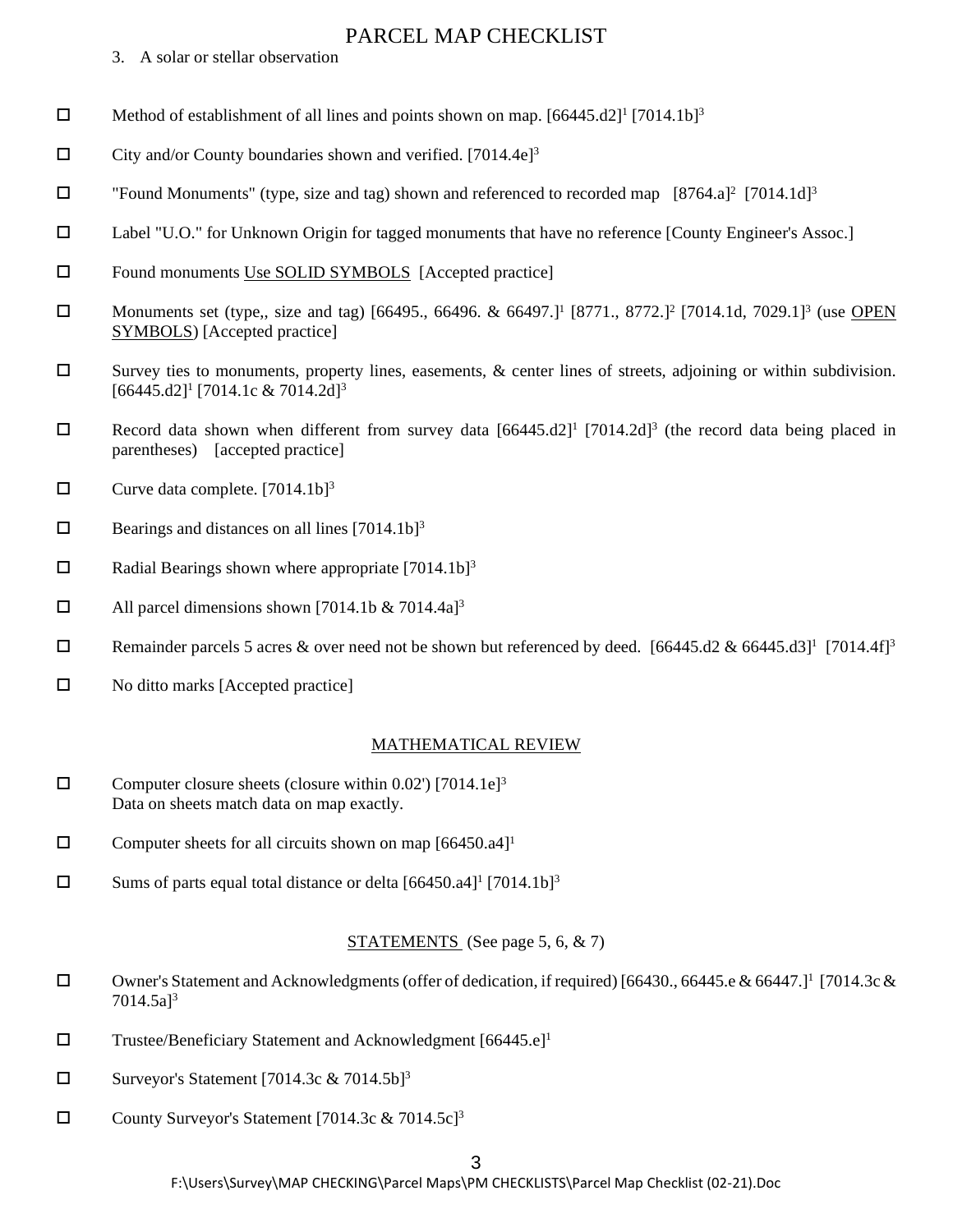- County Recorder's Statement [7014.3c  $& 7014.5f$ ]<sup>3</sup>
- $\Box$  Clerk of the Board Statement (if street or easement dedication) [7014.3c & 7014.5e]<sup>3</sup>
- $\square$  City or Town Engineer's Statement (if partially within a city ) [66442.]<sup>1</sup>
- $\Box$  Soil Engineer when required [66490.]<sup>1</sup> [7014.5d]<sup>3</sup>

#### FINAL REVIEW

- Conformance with Tentative Map  $[66450.a2]$ <sup>1</sup>  $[7016.2a1]$ <sup>3</sup>
- Submitted updated title report (six months or newer) [Accepted practice]
- $\square$  Requested revisions made
- $\square$  Two (2) prints of revised Parcel Map (for checking and forwarding).
- Send a copy of corrected map to Planning and Building Department (Development Review) with a condition check before recording.  $[66450.a3]$ <sup>1</sup>  $[7016.2a2]$ <sup>3</sup>
- Received monumentation letter from surveyor, stamped and signed  $[66497.]$ <sup>1</sup>
- Field visit to confirm monuments set are the same character as shown on the map. [7014.1b & 7014.1d]<sup>3</sup>
- $\Box$  Map checking deposit surplus  $[66451.2]$ <sup>1</sup>  $[7016.1c]$ <sup>3</sup>
- Planning and Building Department (Development Review) signed condition check prior to County Surveyor's signature.  $[66450.a3]$ <sup>1</sup> [7016.2a 2 & 7016.2a 3]<sup>3</sup>
- 2 Mylars of Parcel Map completely signed and sealed, 18"x 26" overall size, 1" margin on all sides. Legible  $[66445.a,b]^1 [66466.e]^1 [7016.1] [7014.2a]^3 [66466.e]^1 [7016.1a]^3$
- $\square$  [Tax certification from tax collector,](http://www.smcare.org/care/documents/SUBDIVISION%20ASSESSMENT%20DATA%20REQUEST.pdf) (original & copy) & any tax due [7016.1b]<sup>3</sup>
- Owner's Statement and Acknowledgments signed and sealed signatures opaque. [66445.a & 66445.e]<sup>1</sup> [7014.5 & 7016.2a4]3
- $\Box$  Acknowledgments signed, sealed & expiration date, all opaque. [66445.a & 66445.e] [7014.5a & 7016.2a4]<sup>3</sup>
- $\square$  Surveyor's Statement signed, sealed, & dated, all opaque. [66449.a]<sup>1</sup> [7014.5b & 7016.2a4]<sup>3</sup>
- Distinctive border  $[66445. d1]$ <sup>1</sup>  $[7014.2 d]$ <sup>3</sup>
- $\Box$  Final review of map prior to obtaining County Surveyor's signature [7016.2b]<sup>3</sup>
- $\square$  Submit Mylars to County Surveyor for signature and seal [66450.a]<sup>1</sup>
- Transmit to the Clerk of the Board: 2 Mylars, Tax Letter, name of Title Co. (for guarantee), Declarations of Restriction, Agreements, if any, (recording fee will be paid by the Title Company). (If checking map for a City, give map to City to record)  $[66464.]$ <sup>1</sup> [7016.3]<sup>3</sup>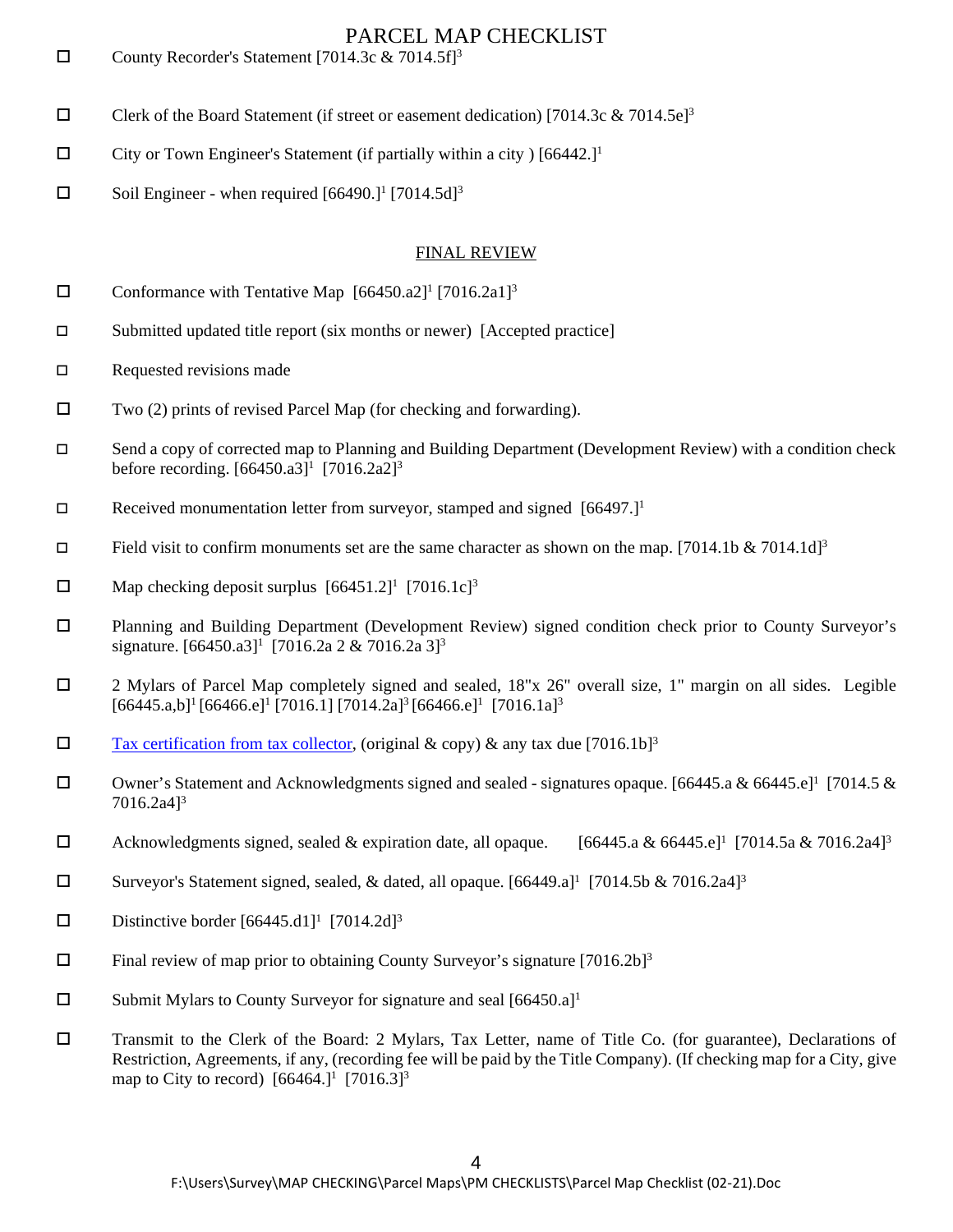#### REQUIRED STATEMENTS

#### OWNER'S STATEMENT  $[66430., 66445.e & 66447.]$ <sup>1</sup>  $[7014.5a]$ <sup>3</sup>

(I, We) hereby state that (I, we) (am, are) the owner(s) of, or have some right, title or interest in and to the real property included within the subdivision shown upon this map, and (I, we) (am, are) the only person(s) whose consent is necessary to pass clear title to said property, and (I, we) hereby consent to the making and filing of said map and subdivision as shown within the distinctive border.

OWNER(S): \_\_\_\_\_\_\_\_\_\_\_\_\_\_\_\_\_\_

#### (WHEN BASED UPON A FIELD SURVEY)  $[66445.i & 66449a]$ <sup>1</sup>  $[7014.5b]$ <sup>3</sup>

#### SURVEYOR'S (ENGINEER'S) STATEMENT

This map was prepared by me or under my direction and is based upon a field survey in conformance with the requirements of the Subdivision Map Act and local ordinance at the request of (Name of Person Authorizing Map) on (date). I hereby state that this parcel map substantially conforms to the approved or conditionally approved tentative map, if any, and that all the monuments are of the character and (occupy the positions indicated / will be set in the positions indicated on or before (date) [see note]) and (are / will be) sufficient to enable the survey to be retraced.

| (SEAL) | $[8761.c]^2$ | (Signature)               |
|--------|--------------|---------------------------|
|        |              | LS Number (or RCE Number) |

(Note: Surveyor shall post a Bond if interior monuments are to be set at a later date) [7029.2b]3

#### (WHEN COMPILED FROM RECORD DATA)  $[66449.a]$ <sup>1</sup>  $[7014.5b]$ <sup>3</sup>

#### SURVEYOR'S (ENGINEER'S) STATEMENT

This map was prepared by me or under my direction and was compiled from record data in conformance with the requirements of the Subdivision Map Act and local ordinance at the request of (Name of Person Authorizing Map) on (date). I hereby state that this parcel map substantially conforms to the approved or conditionally approved tentative map, if any.

 $(SEAL)$  [8761.c]<sup>2</sup> (Signature ) LS Number (or RCE Number)

#### COUNTY SURVEYOR'S STATEMENT

F:\Users\Survey\MAP CHECKING\Parcel Maps\PM CHECKLISTS\Parcel Map Checklist (02-21).Doc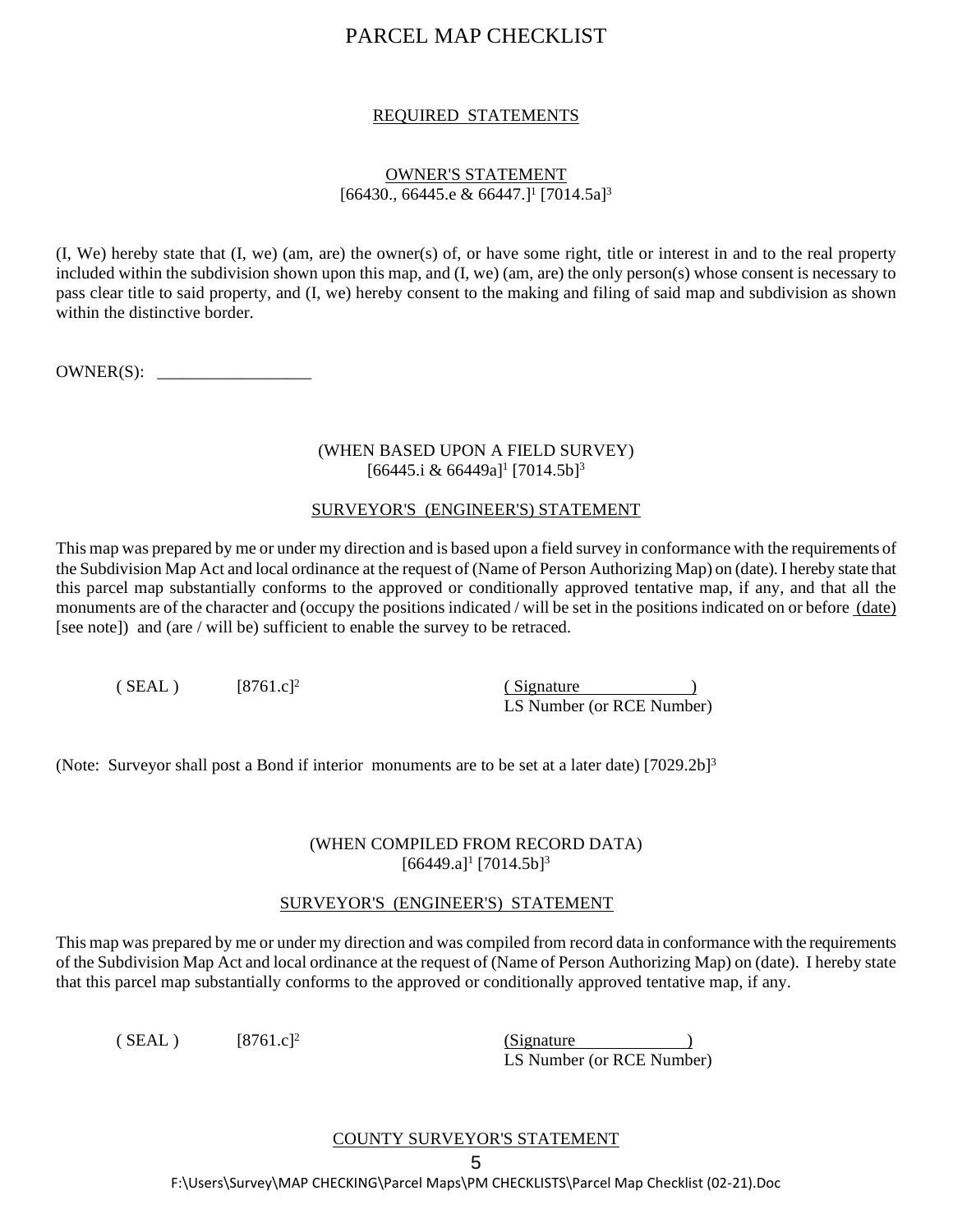$[66450.]$ <sup>1</sup> $[7014.5c]$ 

I hereby state that I have examined this map and that the subdivision as shown hereon is substantially the same as it appeared on the tentative map, if required, and any approved alterations thereof; that all the provisions of the California "Subdivision Map Act" and of the "San Mateo County Ordinance" applicable at the time of approval of the tentative map, if required, have been complied with; and that I am satisfied that this map is technically correct.

| DATE:                          | (Signature Here)          |              |
|--------------------------------|---------------------------|--------------|
| (Save room for seal            | Adrian VerHagen, L.S.9189 | <b>STAMP</b> |
| $1\frac{1}{2}$ square minimum) | County Surveyor           |              |
|                                |                           |              |
|                                |                           |              |

### (THE FOLLOWING STATEMENT IS TO BE USED WHEN NO DEDICATION IS REQUIRED)

#### CLERK OF THE BOARD STATEMENT

I hereby state that the Board of Supervisors of San Mateo County, State of California, do hereby certify that certificates have been filed and deposits have been made in conformance with the requirements of Sections 66492 and 66493 of the Government Code of the State of California.

Dated: \_\_\_\_\_\_\_\_\_\_ \_\_\_\_\_\_\_\_\_\_\_\_\_\_\_\_\_\_\_\_\_\_\_\_\_\_\_\_\_\_\_\_\_\_\_\_\_\_\_\_\_\_\_

Clerk of the Board of Supervisors San Mateo County, State of California

By: \_\_\_\_\_\_\_\_\_\_\_\_\_\_\_\_\_\_\_\_\_\_\_\_\_\_\_\_\_\_\_

Deputy

#### (THE FOLLOWING STATEMENT IS TO BE USED WHEN A DEDICATION IS REQUIRED)  $[66463. \& 66477.1a]$ <sup>1</sup> $[7014.5e]$ <sup>3</sup>

#### CLERK OF THE BOARD STATEMENT

I hereby state that the Board of Supervisors of the San Mateo County did accept on behalf of the public, and real property offered for dedication for public use in conformity with the terms of the offer of dedication, subject to the condition that the County is not responsible or liable for any cost or expense of any offer accepted unless authorized by separate action of the Board of supervisors.

| Dated:     |        |                                                                                         |                                                                                                                                                     |  |
|------------|--------|-----------------------------------------------------------------------------------------|-----------------------------------------------------------------------------------------------------------------------------------------------------|--|
|            |        | Clerk of the Board of Supervisors                                                       |                                                                                                                                                     |  |
|            |        | San Mateo County, State of California                                                   |                                                                                                                                                     |  |
| By: $\_\_$ |        |                                                                                         |                                                                                                                                                     |  |
|            | Deputy |                                                                                         |                                                                                                                                                     |  |
|            |        |                                                                                         |                                                                                                                                                     |  |
|            |        |                                                                                         |                                                                                                                                                     |  |
|            |        | COUNTY RECORDER'S STATEMENT                                                             |                                                                                                                                                     |  |
|            |        | [66449.b & 66466.c] <sup>1</sup> [7014.5f] <sup>3</sup>                                 |                                                                                                                                                     |  |
|            |        |                                                                                         |                                                                                                                                                     |  |
|            |        |                                                                                         | Filed this $\qquad \qquad \text{day of} \qquad \qquad 20 \text{ at} \qquad \qquad \text{M. in Volume} \qquad \text{of } \text{Parcel Maps at Page}$ |  |
|            |        | 6                                                                                       |                                                                                                                                                     |  |
|            |        | F:\Users\Survey\MAP CHECKING\Parcel Maps\PM CHECKLISTS\Parcel Map Checklist (02-21).Doc |                                                                                                                                                     |  |